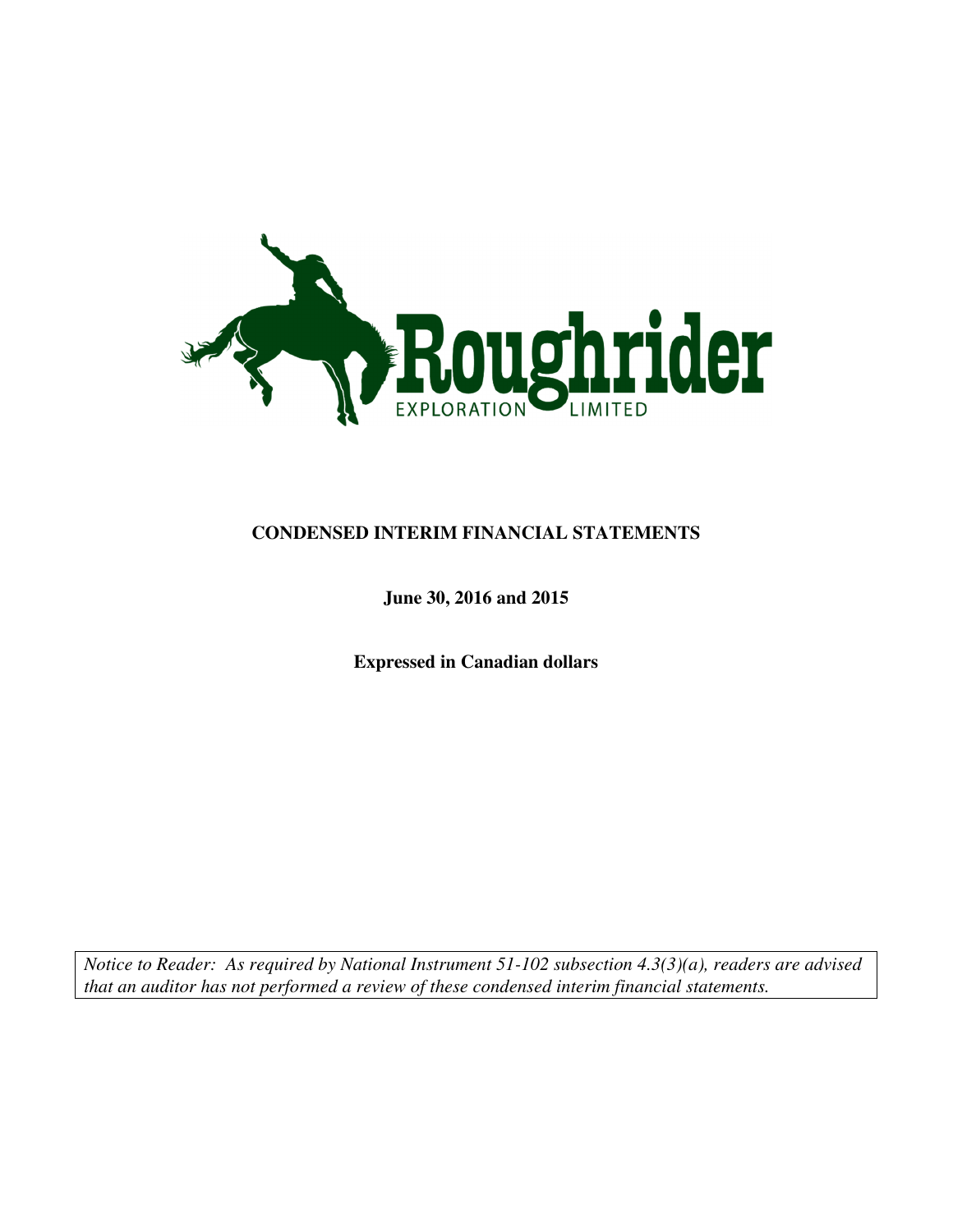## **CONDENSED INTERIM STATEMENTS OF FINANCIAL POSITION**

*Expressed in Canadian Dollars Unaudited – Prepared by Management* 

|                                                                                                   |                           | As at<br>June 30,<br>2016             | As at<br>December 31,<br>2015                |
|---------------------------------------------------------------------------------------------------|---------------------------|---------------------------------------|----------------------------------------------|
| <b>ASSETS</b>                                                                                     |                           |                                       |                                              |
| <b>Current assets</b><br>Cash and cash equivalents<br>Receivables<br>Prepaid expenses             | \$                        | 267,738<br>29,944<br>5,477<br>303,159 | \$<br>375,102<br>24,554<br>13,735<br>413,391 |
| <b>Non-current assets</b><br>Exploration property acquisition costs (Note 4.a)                    |                           | 1,030,849                             | 1,021,316                                    |
|                                                                                                   | $\boldsymbol{\mathsf{S}}$ | 1,334,008                             | \$<br>1,434,707                              |
| <b>LIABILITIES AND SHAREHOLDERS' EQUITY</b>                                                       |                           |                                       |                                              |
| <b>Current liabilities</b><br>Accounts payable and accrued liabilities (Note 7)<br>Loans (Note 8) | \$                        | 150,573<br>150,573                    | \$<br>63,782<br>22,460<br>86,242             |
| <b>Non-current liabilities</b><br>Flow-through premium (Note 5)                                   |                           | 3,554<br>154,127                      | 14,375<br>100,617                            |
| <b>Shareholders' equity</b><br>Capital stock (Note 6)<br>Other equity reserves<br>Deficit         |                           | 3,629,271<br>495,734<br>(2,945,124)   | 3,582,382<br>453,782<br>(2,702,074)          |
|                                                                                                   | \$                        | 1,179,881<br>1,334,008                | \$<br>1,334,090<br>1,434,707                 |

**Nature and continuance of operations (Note 1) Related party transactions (Note 7) Subsequent events (Note 9)** 

**On behalf of the Board of Directors on August 26, 2016** 

*Signed "Scott Gibson" Signed "Alex Heath"* 

**Director Director**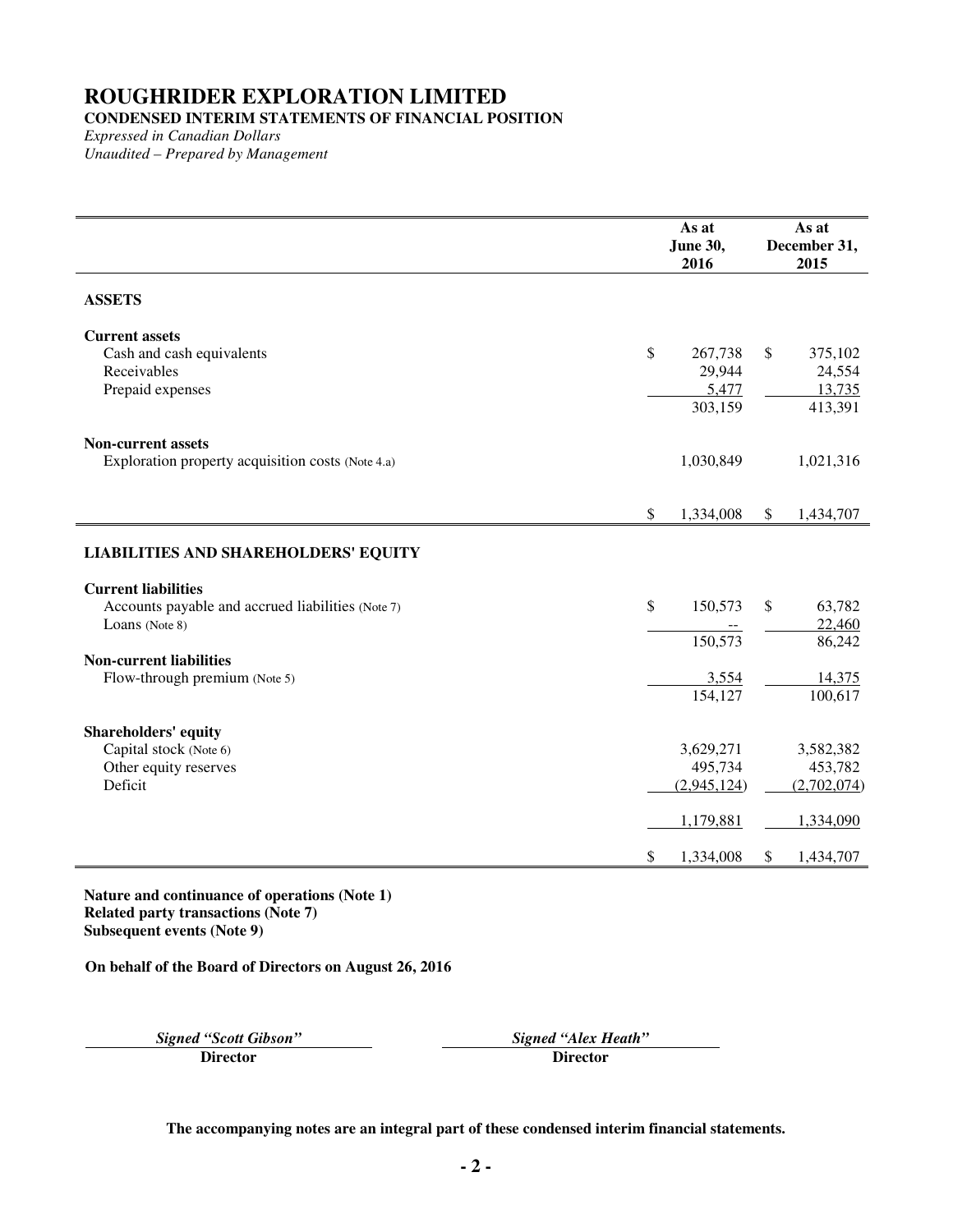### **ROUGHRIDER EXPLORATION LIMITED CONDENSED INTERIM STATEMENTS OF LOSS AND COMPREHENSIVE LOSS**

*Expressed in Canadian Dollars* 

*Unaudited – Prepared by Management* 

|                                                      | For the<br>three months ended |              |              | For the<br>six months ended |
|------------------------------------------------------|-------------------------------|--------------|--------------|-----------------------------|
|                                                      | June 30,                      | June $30$ ,  | June $30$ ,  | June 30,                    |
|                                                      | 2016                          | 2015         | 2016         | 2015                        |
|                                                      |                               |              |              |                             |
| <b>EXPENSES</b>                                      |                               |              |              |                             |
| Exploration expenses (Note 4.b)                      | 73,565                        | 69,401       | 86,565       | 222,063                     |
| Filing fees                                          | 4,708                         | 2,135        | 8,109        | 2,135                       |
| Interest expense                                     |                               | 12           | --           | 100                         |
| Marketing                                            | 406                           | 13,542       | 4,681        | 29,822                      |
| Office expenses                                      | 6,723                         | 7,763        | 14,382       | 19,047                      |
| Professional fees                                    | 9,759                         | 7,150        | 14,196       | 9,444                       |
| Salaries and personnel costs                         | 56,896                        | 61,368       | 115,022      | 120,825                     |
| Share-based compensation                             |                               |              | 12,000       |                             |
| <b>OTHER INCOME</b>                                  |                               |              |              |                             |
| Recovery of income taxes (Note 5)                    | (9,196)                       | (7,155)      | (10, 821)    | (24, 116)                   |
| Interest income                                      | (675)                         | (789)        | (1,084)      | (3,287)                     |
|                                                      |                               |              |              |                             |
| Loss and comprehensive loss for the period           | 142,186                       | 153,427      | 243,050      | 376,033                     |
| Basic and diluted loss per common share              | \$<br>(0.01)                  | \$<br>(0.01) | (0.01)<br>\$ | $\mathbb{S}$<br>(0.02)      |
| Weighted average number of common shares outstanding | 24,128,380                    | 21,606,282   | 23,288,011   | 21,606,282                  |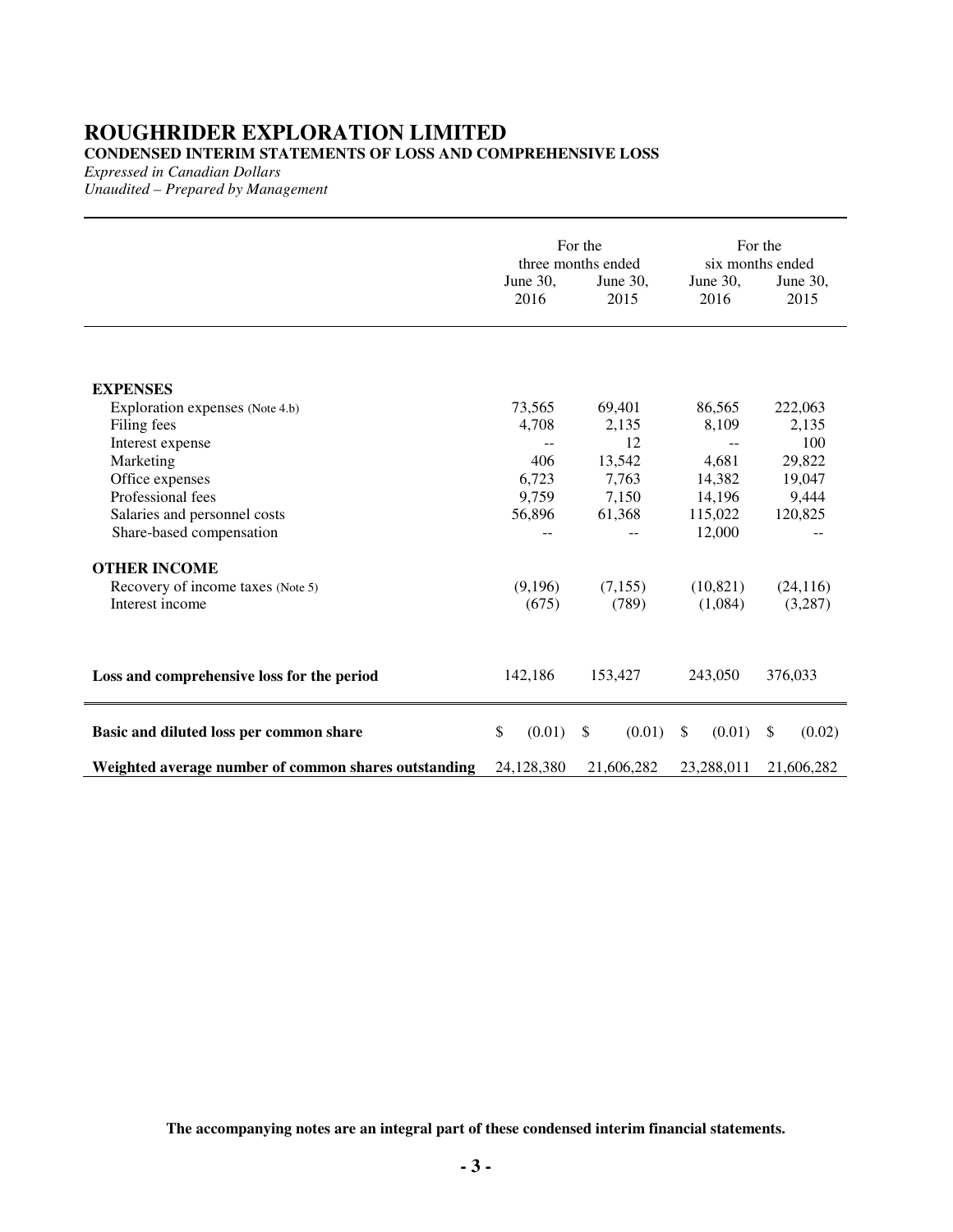## **ROUGHRIDER EXPLORATION LIMITED CONDENSED INTERIM STATEMENT OF CHANGES IN SHAREHOLDERS' EQUITY**

*Expressed in Canadian Dollars* 

*Unaudited – Prepared by Management* 

|                                                     |                            | <b>Capital Stock</b> |                                           |                |                               |
|-----------------------------------------------------|----------------------------|----------------------|-------------------------------------------|----------------|-------------------------------|
|                                                     | Number of<br><b>Shares</b> | <b>Amount</b>        | Other<br><b>Equity</b><br><b>Reserves</b> | <b>Deficit</b> | <b>Total</b><br><b>Equity</b> |
|                                                     |                            |                      |                                           |                |                               |
|                                                     |                            |                      |                                           |                |                               |
| Balance, December 31, 2014                          | 21,606,282                 | \$3,496,652          | \$451,212                                 | \$(2,086,064)  | \$1,861,800                   |
| Loss for the three month period                     |                            |                      |                                           | (376, 033)     | (376, 033)                    |
|                                                     |                            |                      |                                           |                |                               |
| <b>Balance, June 30, 2015</b>                       | 21,606,282                 | \$3,496,652          | \$451,212                                 | \$(2,462,097)  | \$1,485,767                   |
|                                                     |                            |                      |                                           |                |                               |
| <b>Balance, December 31, 2015</b>                   | 23,043,782                 | \$3,582,382          | \$453,782                                 | \$(2,702,074)  | \$1,334,090                   |
| Private placement                                   | 1,035,147                  | 72,460               | --                                        |                | 72,460                        |
| Issuance costs                                      |                            | (3,371)              | (2,548)                                   |                | (5,919)                       |
| Warrants issued                                     |                            |                      |                                           |                |                               |
| with private placement                              |                            | (31,200)             | 32,500                                    |                | 1,300                         |
| Share-based payments                                |                            |                      | 12,000                                    | --             | 12,000                        |
| Property payment<br>Loss for the three month period | 75,000                     | 9,000                | --                                        | (243,050)      | 9,000<br>(243,050)            |
|                                                     |                            |                      |                                           |                |                               |
| <b>Balance, June 30, 2016</b>                       | 24, 153, 929               | \$3,629,271          | \$495,734                                 | \$(2,945,124)  | \$1,179,881                   |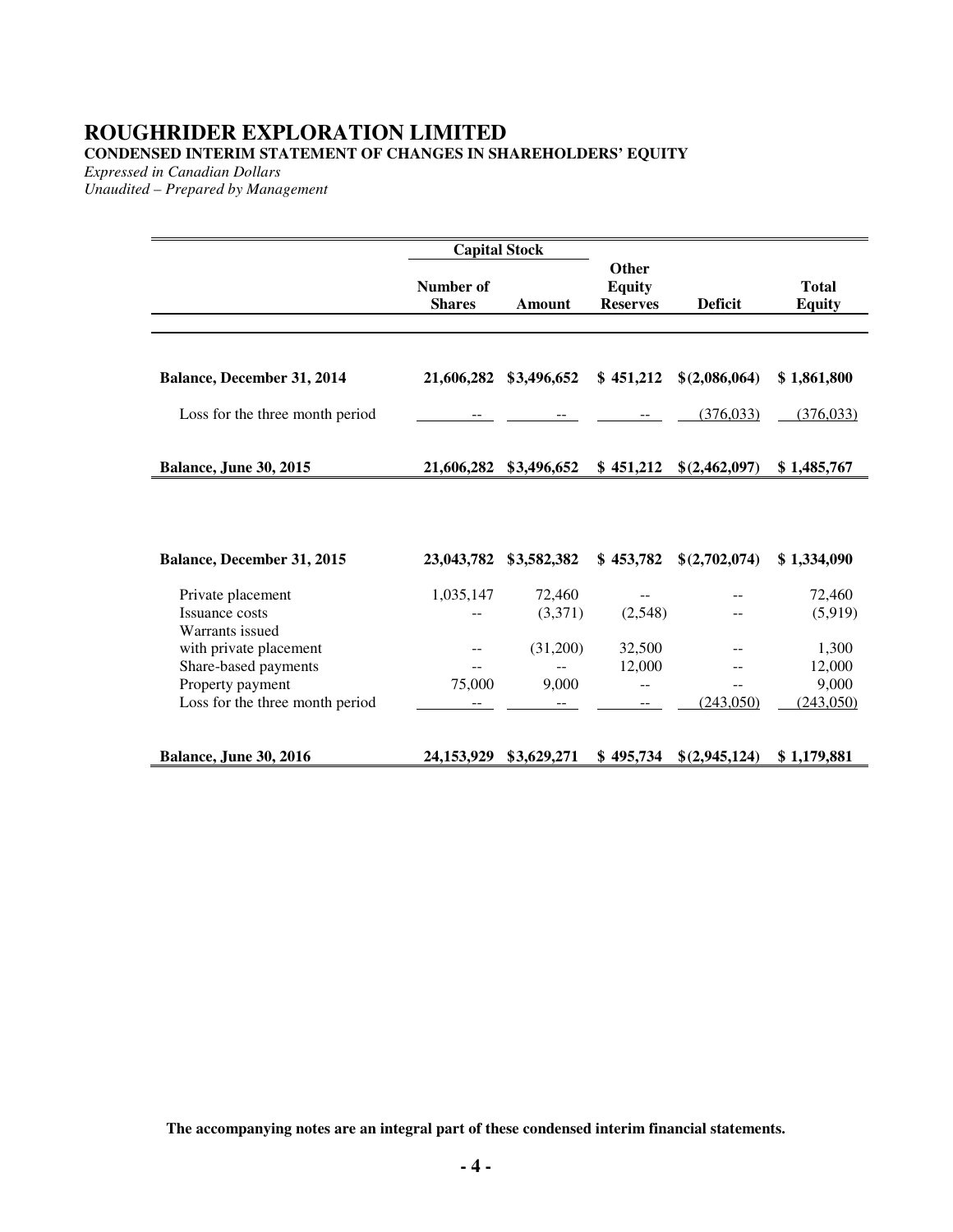**CONDENSED INTERIM STATEMENTS OF CASH FLOWS** 

*Expressed in Canadian Dollars* 

*Unaudited – Prepared by Management* 

|                                                     |                  | For the<br>three months ended |                  | For the          |
|-----------------------------------------------------|------------------|-------------------------------|------------------|------------------|
|                                                     |                  |                               |                  | six months ended |
|                                                     | June 30,<br>2016 | June 30,<br>2015              | June 30,<br>2016 | June 30,<br>2015 |
|                                                     |                  |                               |                  |                  |
| <b>OPERATING ACTIVITIES</b>                         |                  |                               |                  |                  |
| Loss for the period                                 | \$(142, 186)     | \$(153, 427)                  | \$(243,050)      | \$(376,033)      |
| Items not affecting cash:                           |                  |                               |                  |                  |
| Recovery of income taxes                            | (9,196)          | (7, 155)                      | (10, 821)        | (24, 116)        |
| Share-based payments                                |                  |                               | 12,000           |                  |
| Changes in non-cash working capital items:          |                  |                               |                  |                  |
| Decrease (increase) in receivables                  | (5,233)          | 59,655                        | (5,390)          | 30,255           |
| Decrease (increase) in prepaid expenses             | 9,657            | 22,857                        | 8,258            | (2,573)          |
| Increase (decrease) in                              |                  |                               |                  |                  |
| accounts payable and accrued liabilities            | 38,836           | (6,144)                       | 86,791           | (64, 828)        |
| Net cash provided by/(used in) operating activities | (108, 122)       | (84,214)                      | (152, 212)       | (437,295)        |
| <b>INVESTING ACTIVITIES</b>                         |                  |                               |                  |                  |
| Additions of mineral properties                     | (533)            |                               | (533)            |                  |
| Refund of security deposit                          |                  |                               |                  | 2,000            |
| Net cash provided by investing activities           | (533)            |                               | (533)            | 2,000            |
| <b>FINANCING ACTIVITIES</b>                         |                  |                               |                  |                  |
| Repayment of loans                                  |                  |                               | (22, 460)        | (1,000)          |
| Private placement                                   |                  |                               | 72,460           |                  |
| Share issue costs                                   |                  |                               | (4,619)          |                  |
| Net cash used in financing activities               |                  |                               | 45,381           | (1,000)          |
| Increase / (decrease) in cash for the period        | (108, 654)       | (85,214)                      | (107, 364)       | (436,295)        |
| Cash, beginning of period                           | 376,392          | 948,120                       | 375,102          | 1,300,201        |
| Cash, end of period                                 | \$267,738        | \$863,906                     | \$267,738        | \$863,906        |
| Cash consists of:                                   |                  |                               |                  |                  |
| Cash                                                | 40,998<br>\$     | 63,906<br>\$                  | 40,998<br>\$     | 63,906<br>\$     |
| Cashable guaranteed investment certificate          |                  |                               |                  |                  |
| issued by a Canadian bank                           | 226,740          | 800,000                       | 226,740          | 800,000          |
| Cash paid during the period for interest and taxes  | 5                | 12                            | 686              | 100              |
| Non-cash transactions affecting cash flows from     |                  |                               |                  |                  |
| Investing and financing activities:                 |                  |                               |                  |                  |
| Finder's warrant valuation                          | \$               | 63,906<br>\$                  | 2,570<br>\$      | 63,906<br>\$     |
| Shares issued for property                          | \$<br>9,000      | \$                            | 9,000<br>\$      | \$               |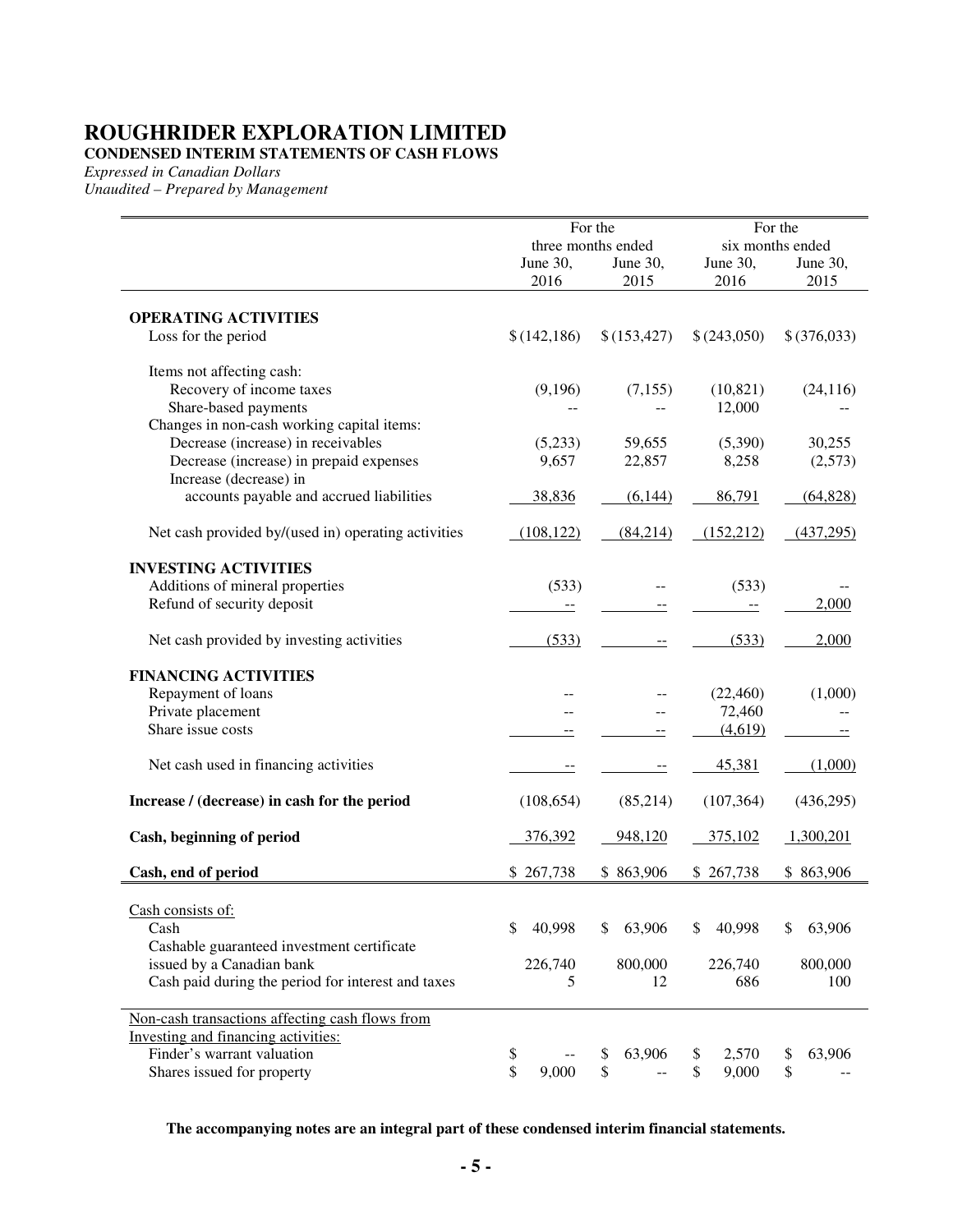NOTES TO THE CONDENSED INTERIM FINANCIAL STATEMENTS For the six months ended June 30, 2016 *Expressed in Canadian Dollars Unaudited – Prepared by Management*   $\overline{a}$ 

### **1. NATURE AND CONTINUANCE OF OPERATIONS**

Roughrider Exploration Limited ("Roughrider" or the "Company") was incorporated on December 7, 2011 under the *British Columbia Business Corporations Act*. The Company is listed on the TSX Venture Exchange as a Tier 2 Mining Issuer . The principal business of the Company is the exploration and evaluation of mineral properties. The current focus of the Company is exploring the Genesis property, a uranium project located to the northeast of the Athabasca Basin in Saskatchewan.

The address of the Company's head office is Suite 408 – 625 Howe Street, Vancouver, British Columbia, Canada V6C 2T6. The address of the Company's registered office is 2500 – 700 West Georgia Street, Vancouver, British Columbia, Canada V7Y 1B3.

 These condensed interim financial statements have been prepared in accordance with International Financial Reporting Standards ("IFRS") with the assumption that the Company will be able to realize its assets and discharge its liabilities in the normal course of business rather than through a process of forced liquidation. The condensed interim financial statements do not include adjustments to amounts and classifications of assets and liabilities that might be necessary should the Company be unable to continue operations.

 The Company has no source of revenue, has an accumulated deficit of \$2,946,519 at June 30, 2016, and expects to incur further losses in order to explore the Genesis property. These factors may cast significant doubt upon the Company's ability to continue as a going concern and, therefore suggest that the Company may be unable to realize its assets and discharge its liabilities in the normal course of business.

 The Company's continuing operations are dependent upon its ability to obtain sufficient financing to explore the Genesis property, and upon the successful exploration and development or sale of the Company's exploration projects. Although the Company has been successful in obtaining financing to begin this process, there is no assurance that it will be able to obtain adequate financing in the future, or that such financing will be on terms that are advantageous to the Company.

#### **2. BASIS OF PREPARATION**

These condensed interim financial statements, including comparatives, have been prepared using accounting policies consistent with IFRS applicable to the preparation of interim financial statements as issued by the International Accounting Standards Board, including International Accounting Standard ("IAS") 34 Interim Financial Reporting, and are consistent with interpretations by the International Financial Reporting Interpretations Committee ("IFRIC") which were effective as of August 26, 2016, the date the Board of Directors authorized these financial statements for issuance.

The preparation of these condensed interim financial statements required management to make certain estimates, judgments and assumptions that affect the reported amounts of assets and liabilities at the date of the condensed interim financial statements. Actual results could differ from these estimates. Critical estimates and judgments are discussed more fully in the Company's audited financial statements for the period ended December 31, 2015.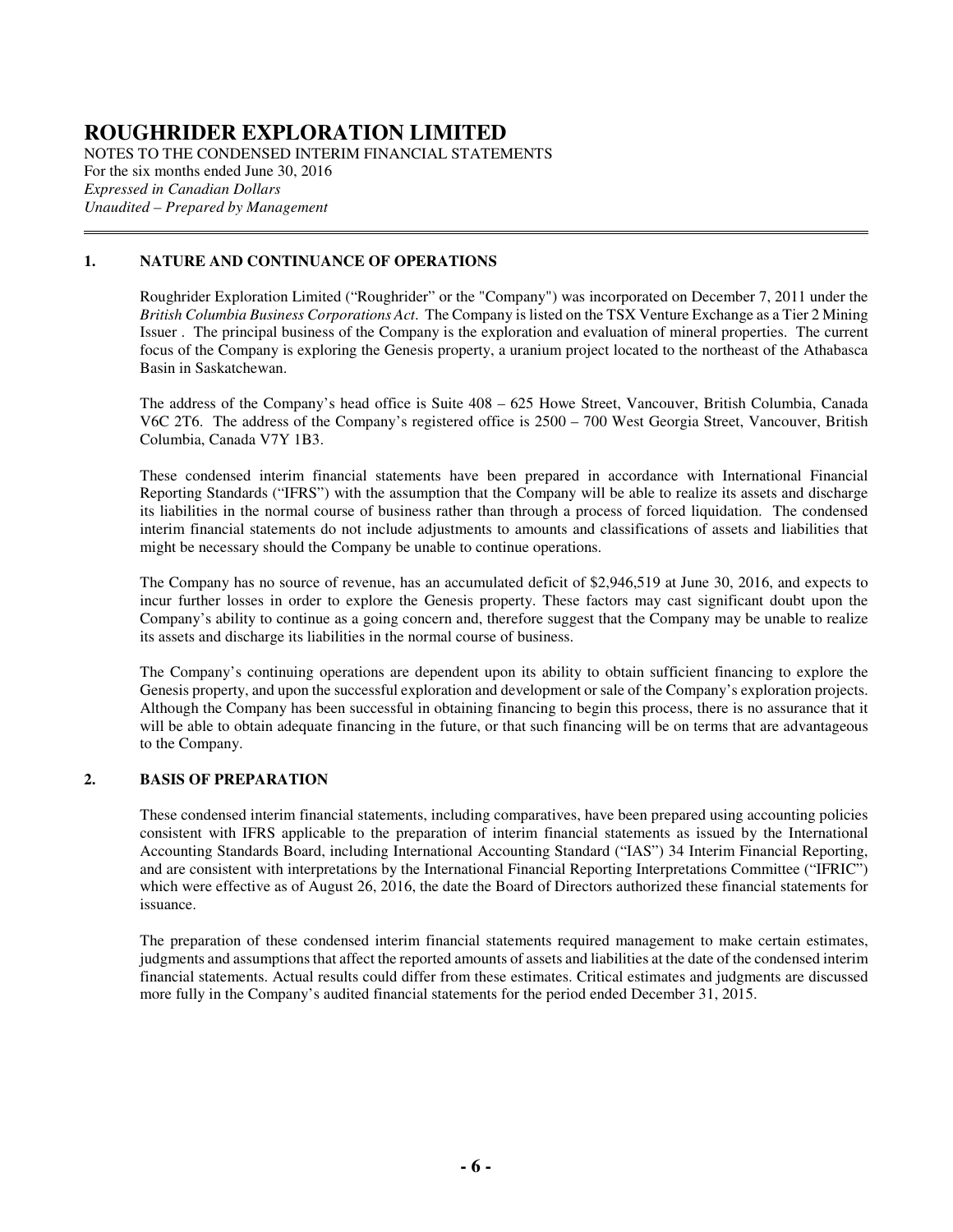NOTES TO THE CONDENSED INTERIM FINANCIAL STATEMENTS For the six months ended June 30, 2016 *Expressed in Canadian Dollars Unaudited – Prepared by Management*   $\overline{a}$ 

### **3. SIGNIFICANT ACCOUNTING POLICIES**

#### **a. Basis of presentation**

These condensed interim financial statements are expressed in Canadian dollars, the Company's functional and presentation currency, the currency of the primary economic environment in which it operates. These condensed interim financial statements have been prepared on a historical cost basis, except for financial instruments classified as *financial instruments at fair value through profit and loss*, which are stated at their fair value. In addition, these condensed interim financial statements have been prepared using the accrual basis of accounting except for cash flow information.

Accounting policies used in the preparation of these financial statements are consistent with those described in the Company's audited annual financial statements for the period ended December 31, 2015, except for the following amendment that reflect a change to IFRS:

*IAS 1*, *Presentation of Financial Statements* amendment to clarify guidance on materiality and aggregation, the presentation of subtotals, the structure of financial statements, and the disclosure of accounting policies.

Adoption of the above amended accounting standard has had no material impact on the quarterly financial statements.

#### **Upcoming Changes in Accounting Standards**

 *IFRS 7, Financial Instruments: Disclosures* amendment requires additional disclosures on transition from IAS 39 and IFRS 9, and will be effective for the Company's year ended December 31, 2018.

*IFRS 9, Financial Instruments* introduces the new requirements for the classification, measurement and de-recognition of financial assets and financial liabilities. Specifically, *IFRS 9* requires all recognized financial assets that are within the scope of *IAS 39 Financial Instruments: Recognition and Measurement* to be subsequently measured at amortized cost or fair value. The amendment also introduces a third measurement category for financial assets: fair value through other comprehensive income, and includes a single, forward-looking 'expected loss' impairment model. These amendments will be effective for the Company's year ended December 31, 2018.

The Company is in the process of assessing the impact of the upcoming changes in accounting standards.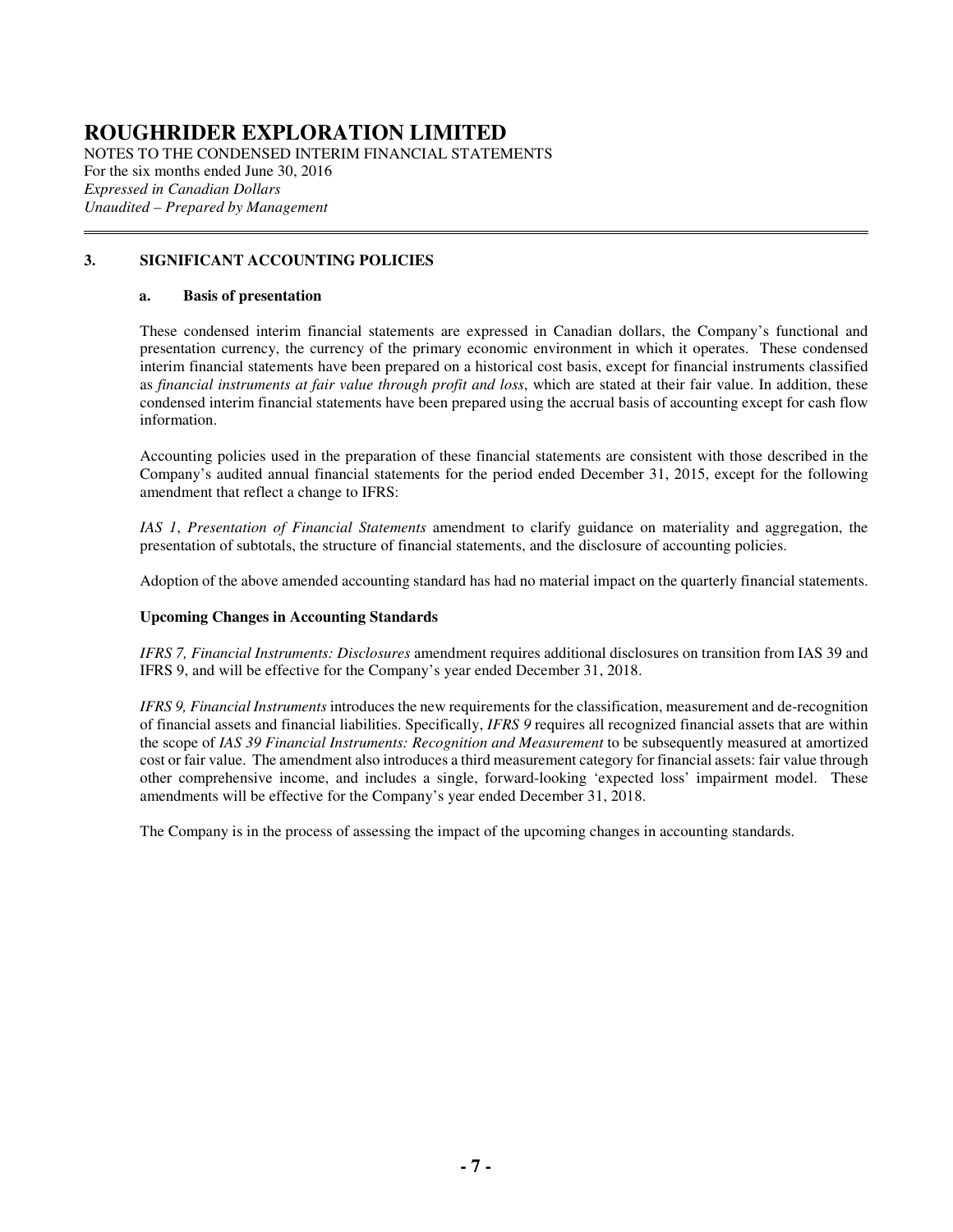NOTES TO THE CONDENSED INTERIM FINANCIAL STATEMENTS For the six months ended June 30, 2016 *Expressed in Canadian Dollars Unaudited – Prepared by Management* 

#### **4. EXPLORATION PROPERTY**

#### **a. Acquisition costs**

 $\overline{a}$ 

|                            | Genesis<br>property | Other Canadian<br>properties | Total        |
|----------------------------|---------------------|------------------------------|--------------|
| Balance, December 31, 2014 | 608,893             | \$11,489                     | 620,382<br>S |
| Staking costs              | 934                 |                              | 934          |
| Cash payment               | 400,000             |                              | 400,000      |
| Balance, December 31, 2015 | \$1,009,827         | \$11,489                     | \$1,021,316  |
| Share payment and fees     | 9.533               |                              | 9,533        |
| Balance, June 30, 2016     | \$1,019,360         | 11.489                       | 1,030,849    |
|                            |                     |                              |              |

#### **Genesis property**

On July 16, 2014, the Company closed its Qualifying Transaction with Kivalliq Energy Corp, ("Kivalliq") under which Roughrider may earn up to an 85% interest in Kivalliq's "Genesis" uranium project (the "Genesis property"). The option agreement was subsequently amended on December 22, 2015.

Under the terms of the amended option agreement, the Company may earn an initial 50% interest by making cash payments, incurring expenditures, and issuing shares as follows:

|                                        | Payments         | Expenditures       | Common shares     |
|----------------------------------------|------------------|--------------------|-------------------|
| On the effective date of the agreement | $$125,000^{(1)}$ | N/A                | $1,969,828^{(1)}$ |
| On or before December 31, 2014         | N/A              | $$1,000,000^{(1)}$ | N/A               |
| On signing of the amending agreement   | $$400,000^{(1)}$ | N/A                | N/A               |
| On or before August 31, 2016           | N/A              | N/A                | 1,969,828         |
| On or before August 31, 2017           | $$175,000^{(2)}$ | \$1,100,000        | N/A               |
| Total                                  | \$700,000        | $$2,100,000^{(3)}$ | 3,939,656         |

 $(1)$ - this amount has been paid, this expenditure incurred, or these shares issued as of December 31, 2015

 $(2)$ - this amount may be paid either in cash or in shares, at Roughrider's election

 $(3)$ - as of Jun 30, 2016, the Company has incurred expenditures of \$1,752,000, including GST, as allowed under the amended option agreement.

The Company may acquire a further 35% interest (for an aggregate 85% interest) by making cash payments, incurring expenditures, and issuing shares as follows:

|                              | Payments          | Expenditures | Common shares |
|------------------------------|-------------------|--------------|---------------|
| On or before August 31, 2018 | $$250,000^{(2)}$  | N/A          | N/A           |
| On or before August 31, 2019 | $$450,000^{(2)}$$ | \$2,500,000  | N/A           |
| $(2)$ $\cdots$               |                   |              |               |

 $(2)$ - this amount may be paid either in cash or in shares, at Roughrider's election

On May 27th, 2016, Roughrider announced the acquisition of three claims: Saskatchewan Mineral Dispositions MC2080, MC2081 and MC2082. These claims are located northeast of the Athabasca basin and together cover 232 hectares within the boundary of the Genesis project in the Johnson-GAP area. The claims were purchased from an arm's length party in exchange for the issuance of 75,000 common shares of Roughrider, and the creation of a 2% NSR on production from the area covered by the licences. The NSR may be reduced to 1% by the payment of \$500,000 within six months of publishing a feasibility study incorporating the area covered by the licences.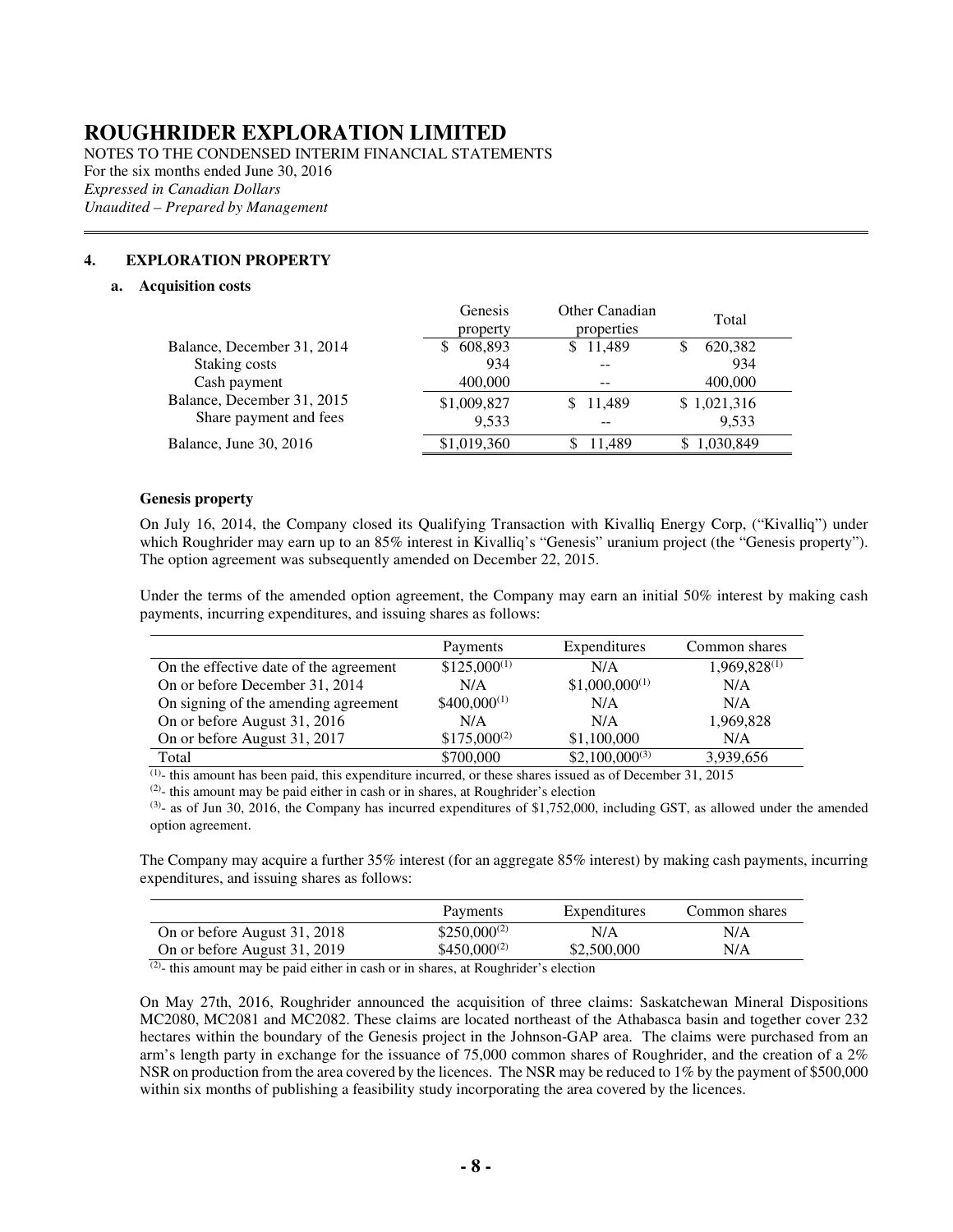NOTES TO THE CONDENSED INTERIM FINANCIAL STATEMENTS For the six months ended June 30, 2016 *Expressed in Canadian Dollars Unaudited – Prepared by Management*   $\overline{a}$ 

### **4. EXPLORATION PROPERTY (CONTINUED)**

#### **Other Canadian properties**

Roughrider has added select properties to the portfolio of uranium assets, while maintaining the overall focus on the Genesis Property. These other Canadian properties are outside the Genesis joint venture, and are 100% owned by Roughrider.

#### **b. Exploration expenses,**

No exploration costs were incurred prior to completion of the Qualifying Transaction on July 16, 2014.

| Genesis property expenditures for  | June 30,     | June 30,      |
|------------------------------------|--------------|---------------|
| the six months ended:              | 2016         | 2015          |
| Assays                             | \$           | \$<br>24,395  |
| Communications                     |              | 248           |
| Conferences                        |              | 197           |
| Consultants (data analysis)        | 46,646       |               |
| Fuel                               |              | 7,449         |
| Geophysical survey (ground)        |              | 31,946        |
| Helicopter                         |              | 49,924        |
| Materials                          |              | 6,183         |
| Meals and accommodation            |              | 13,282        |
| Personnel time                     | 39,919       | 75,875        |
| Shipping                           |              | 4,042         |
| Staking                            |              | 784           |
| Travel                             |              | 7,738         |
| Total exploration costs for        |              |               |
| the six months ended June 30, 2016 |              |               |
| and 2015:                          | \$<br>86,565 | \$<br>222,063 |

#### **5. FLOW THROUGH PREMIUM LIABILITY**

On December 31, 2015, the Company completed a flow-through private placement of 1,437,500 flow-through shares at a price of \$0.08 per share for gross proceeds of \$115,000. A \$14,375 flow-through share premium liability was recorded pursuant to this financing.

Upon incurring qualifying expenditures of \$86,565 in the six months ended June 30, 2016, the flow-through share premium liability was partially extinguished, and a recovery of this liability was recorded in the Statements of Loss and Comprehensive Loss, in the amount of \$10,821.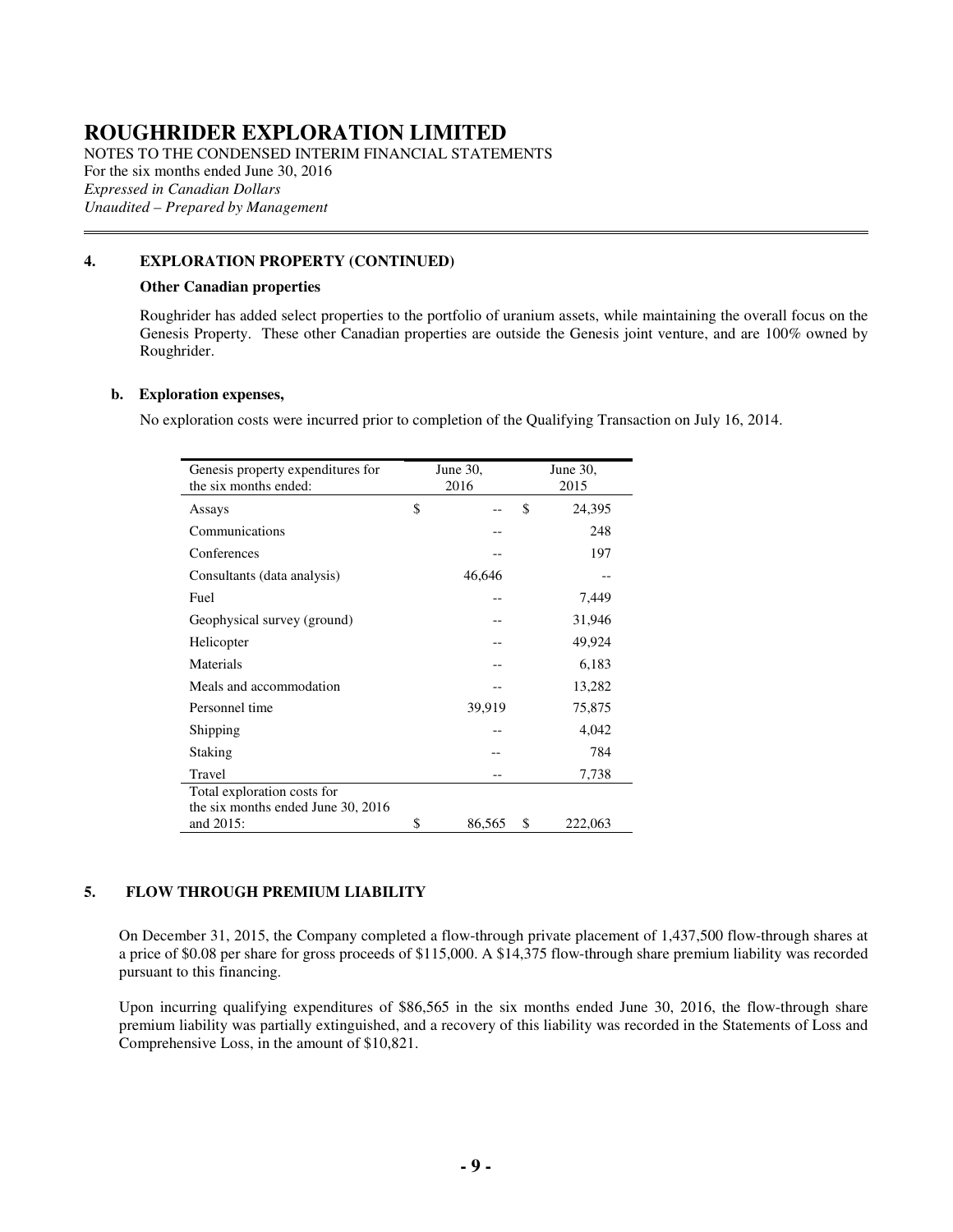NOTES TO THE CONDENSED INTERIM FINANCIAL STATEMENTS For the six months ended June 30, 2016 *Expressed in Canadian Dollars Unaudited – Prepared by Management*   $\overline{a}$ 

### **6. CAPITAL STOCK**

#### **Authorized:**

Unlimited common shares with no par value and unlimited preferred shares with no par value.

#### **Issuances**

 On February 2, 2016, the Company completed a private placement of 1,035,147 common shares at a price of \$0.07 per share for gross proceeds of \$72,460. Each unit consisted of one common share and one warrant. Each whole warrant entitles the holder to purchase one common share at a price of \$0.12 per share until February 1, 2018. The Company paid cash finder's fees of \$3,000 and issued 42,857 finder's warrants valued at \$1,300. The finder's warrants have the same terms as the warrants bundled in the units. The Company incurred additional costs of \$1,619 in connection with this financing.

On May 30<sup>th</sup>, 2016, the Company acquired Saskatchewan Mineral Dispositions MC2080, MC2081 and MC2082 in exchange for 75,000 shares valued at \$9,000 and a 2% Net Smelter Returns ("NSR") royalty on the three mineral dispositions. The NSR may be reduced to 1% by the payment of \$500,000 within six months of publishing a feasibility study incorporating the area covered by the licences.

#### **Escrowed shares**

As at June 30, 2016, the Company has  $1,458,000$  shares held in escrow  $(2015 - 2,430,000)$ . Under the escrow agreement, 10% (324,000 shares) of the originally escrowed common shares were released from escrow on the issuance of the Final Exchange Bulletin following completion of the Qualifying Transaction (Note 4.a) and additional tranches of 15% (486,000 shares) were released on January 16, 2015, July 16, 2015, January 16, 2016 and July 16, 2016. Further tranches of 15% will be released on January 16, 2017, and July 16, 2017.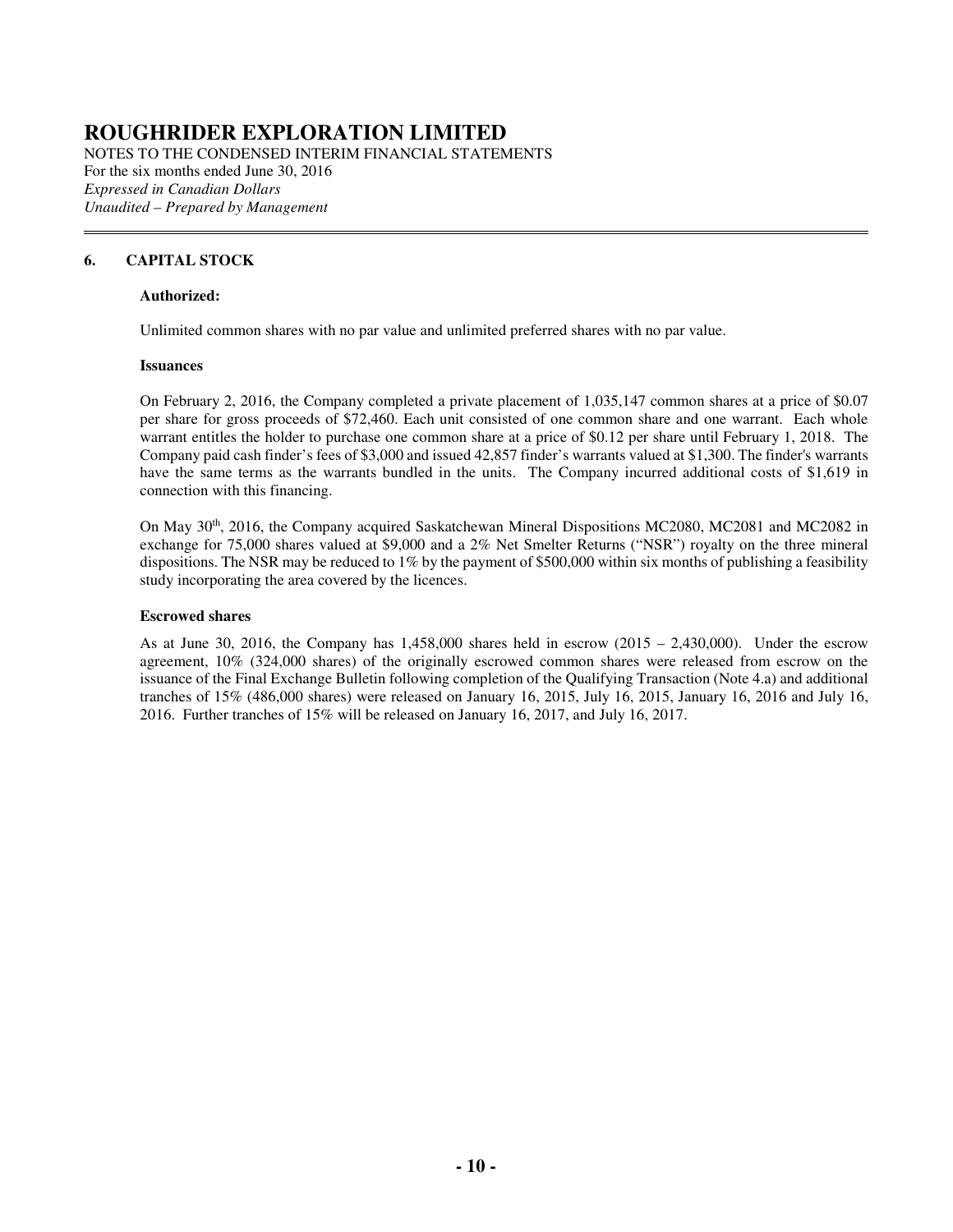NOTES TO THE CONDENSED INTERIM FINANCIAL STATEMENTS For the six months ended June 30, 2016 *Expressed in Canadian Dollars Unaudited – Prepared by Management*   $\overline{a}$ 

#### **6. CAPITAL STOCK (CONTINUED)**

#### **Stock options**

The Company has established a share purchase option plan whereby the Board of Directors may grant options to directors, officers, employees or consultants. The goal of this plan is to more closely align the interests of optionholders with the interests of shareholders.

The Company has been authorized by its shareholders to grant stock options numbering up to ten percent (10%) of the number of common shares issued and outstanding. Under the plan, the exercise price of each option shall be determined by the directors but will in no event be less than the discount market price for the common shares. Stock options granted are subject to a maximum term of 10 years and vest at the discretion of the Board of Directors. Options granted to consultants performing investor relations activities shall vest over a minimum of 12 months with no more than one quarter of such options vesting in any 3 month period.

Details of stock option activity are as follows:

|                                    | Number of<br>options | Weighted<br>average exercise |
|------------------------------------|----------------------|------------------------------|
| Outstanding, December 31, 2014 and |                      | price                        |
| 2015                               | 1,950,000            | \$0.22                       |
| Granted                            | 250,000              | \$0.12                       |
| Outstanding, June 30, 2016         | 2,200,000            | \$0.21                       |

The following table summarizes information about stock options outstanding and exercisable to directors, officers, employees and consultants as at June 30, 2016:

| Grant date   | Expiry date  | Exercise<br>price | Number of options<br>outstanding and<br>exercisable | Remaining<br>contractual life |
|--------------|--------------|-------------------|-----------------------------------------------------|-------------------------------|
| Aug. 7, 2014 | Aug. 7, 2019 | \$0.22            | 1,950,000                                           | $3.13$ years                  |
| Feb. 1, 2016 | Feb. 1, 2021 | \$0.12            | 250,000                                             | 4.59 years                    |

The fair value of stock options issued was calculated using the Black-Scholes Option Pricing Model, based on the following assumptions:

|                                 | Feb 1, 2016 | Aug 7, 2014 |
|---------------------------------|-------------|-------------|
| Average risk-free interest rate | $0.64\%$    | 1.43%       |
| Expected dividend yield         | $0.00\%$    | $0.00\%$    |
| Expected stock price volatility | 127.73%     | 144.6%      |
| Expected life                   | 5.0 years   | 5.0 years   |
| Value per option                | \$0.10      | \$0.1975    |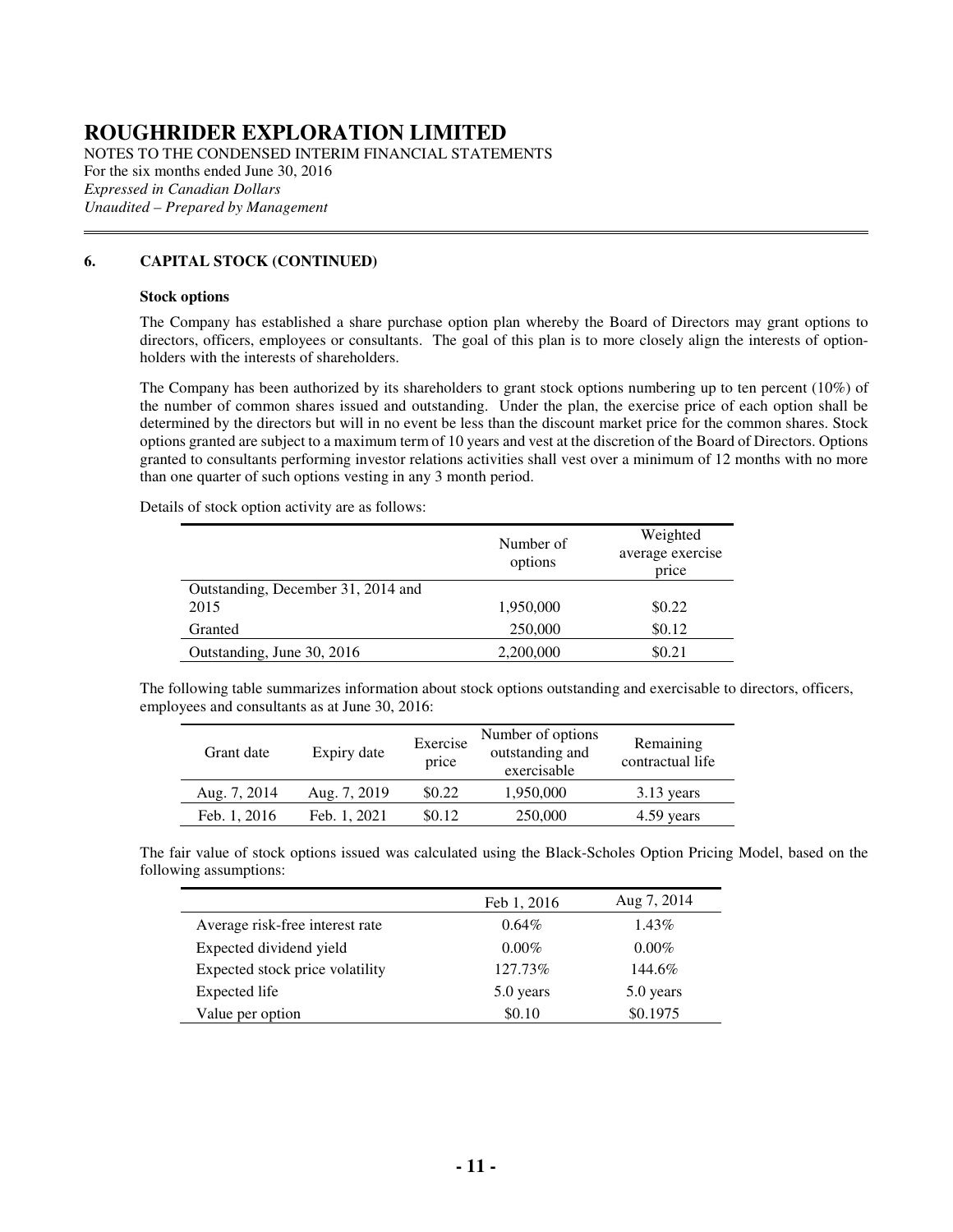NOTES TO THE CONDENSED INTERIM FINANCIAL STATEMENTS For the six months ended June 30, 2016 *Expressed in Canadian Dollars Unaudited – Prepared by Management*   $\overline{a}$ 

### **6. CAPITAL STOCK (CONTINUED)**

#### **Warrants**

Details of warrant activity are as follows:

|                                | Number of<br>warrants | Weighted<br>average<br>exercise price |
|--------------------------------|-----------------------|---------------------------------------|
| Outstanding, December 31, 2014 | 6,867,646             | \$0.34                                |
| Issued                         | 786,250               | \$0.12                                |
| Outstanding, December 31, 2015 | 7,653,896             | \$0.32                                |
| Issued                         | 1,078,004             | \$0.12                                |
| Expired                        | (133, 440)            | \$0.18                                |
| Outstanding, June 30, 2016     | 8,598,460*            | \$0.30                                |

\*469,980 warrants expired without exercise on July 16, 2016

As at March 31, 2016, the outstanding stock purchase warrants were as follows:

| Expiry date                                  | Exercise price | Number of warrants | Remaining<br>life (years) |
|----------------------------------------------|----------------|--------------------|---------------------------|
| July 16, 2016                                | \$0.22         | $469,980^{(3)}$    | 0.05                      |
| July 16, 2017                                | \$0.35         | 6,264,226          | 1.05                      |
| December 31, 2017                            | \$0.12         | $786,250^{(4)}$    | 1.50                      |
| February 1, 2021                             | \$0.12         | $1,078,004^{(5)}$  | 1.59                      |
| Weighted average remaining contractual life: | 1.08           |                    |                           |

(3)finder's warrants, expired without exercise on July 16, 2016

 $(4)67,500$  of which are finder's warrants

 $(5)42,857$  of which are finder's warrants

The fair values of the finder's warrants issued were calculated using the Black-Scholes Option Pricing Model, based on the following weighted average assumptions:

|                                 | June 30, 2016 | Dec 31, 2015 |
|---------------------------------|---------------|--------------|
| Exercise price                  | \$0.12        | \$0.12       |
| Average risk-free interest rate | $0.64\%$      | $0.48\%$     |
| Expected dividend yield         | $0.00\%$      | $0.00\%$     |
| Expected stock price volatility | 127.73%       | 130.18%      |
| Expected life                   | $2.00$ years  | $2.00$ years |